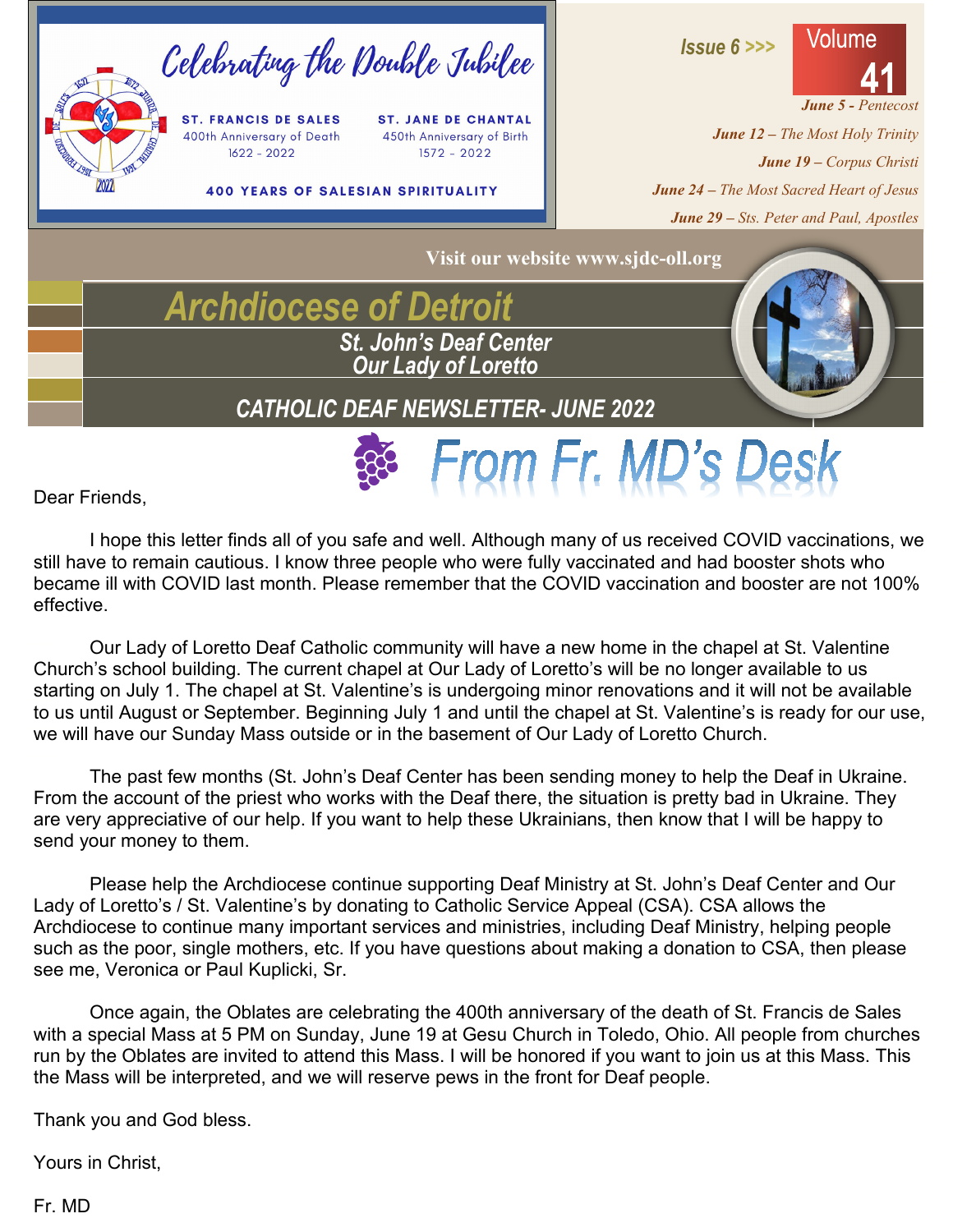### *Five Minutes with the Holy Spirit ~ by Veronica*

The apostles received the Holy Spirit on Pentecost. It is through the gifts and the works of the Holy Spirit that they were able to arm themselves with courage and wisdom to go throughout the world and proclaim the Good News.

Fortunately, through the Sacraments of Baptism and Confirmation we have received the seven gifts of the Holy Spirit: wisdom, understanding, counsel, fortitude, knowledge, piety, and fear (awe) of the Lord.

1.Wisdom, or the "Spirit of Discernment", Pope Francis says, "it is the grade of being able to see everything with the eyes of God."

2. Knowledge is the ability to "see" the truth. Being able to distinguish between earthly and heavenly things.

3. Understanding helps us to learn and follow Christ's teachings.

4. Piety, or reverence, is showing love and respect to God and His church.

5. Counsel, or right judgement, is the ability to recognize right (good) and wrong (evil) and being able to do the right thing. It help us avoid sin and to live as true disciple of Christ. 6. Fortitude, or courage, is the gift of overcoming our fears and trusting God when facing obstacles or difficulties situations, including up standing-up to defend others and the truth. 7. Fear of God, or a sense of wonder and awe, is the gift to recognize God's perfection and His majesty. Through this gift, we want to remain in God's presence and have a strong relationship with Him.

We need to tend and cultivate these gifts just like we take care of our gardens. In order to have beautiful and healthy flowers, and/or delicious and nutritious fruits and vegetables, we have to dedicate time and attention to these. Time to water them, to weed out, to cover them from the frost, to provide vitamins and nutrients. We will see results of our labor at the right time!

The same way, we need to dedicate time and attention to grow the gifts we are received. It requires time, prayer, and deliberate action. One of the things we can do is to pray for the Holy Spirit to help us identify and use of our gifts.

So, I encourage you spend 5 minutes with the Holy spirit and even more so, when facing tough decisions. The Holy Spirit can fill us with inner peace and make our burden a little lighter. He will allow us to find a solution and guide us throughout the journey to make the correct decisions.

If we want the gifts of the Holy Spirit to flourish in our lives, we need to dedicate time and attention to nourish them.

May the Holy Spirit guide, inspire and protect us!

### PRAYER TO THE HOLY SPIRIT- ST. AUGUSTINE **1700 CLUB**

BREATHE INTO ME, HOLY SPIRIT, THAT MY THOUGHTS MAY ALL BE HOLY. MOVE IN ME, HOLY SPIRIT, THAT MY WORK, TOO, MAY BE HOLY. ATTRACT MY HEART, HOLY SPIRIT, THAT I MAY LOVE ONLY WHAT IS HOLY. STRENGTHEN ME, HOLY SPIRIT, THAT I MAY DEFEND ALL THAT IS HOLY. PROTECT ME, HOLY SPIRIT, THAT I MAY ALWAYS BE HOLY.



### **Summer & Mental Health>>> Advice from Kathy**

Are you ready for warmer weather? Sunny skies and warm temperatures do more than make our environment a pleasant place. They also provide especially important benefits to our health and wellbeing. Sunlight helps to regulate almost all our bodily processes, as well as acting as psychological encouragement to improve our lifestyle.

One of the many benefits of the summer is the positive effect that it has on many people's mental health. The sun gives us more vitamin D, which raises energy levels and just simply makes us feel happier.

Here are more reasons summer is great for your health:

- 1. There are reduced rates of heart attacks in the summer.
- 2. People eat more fruits.
- 3. Helps reduce skin problems.
- 4. Increase activities (walking, biking, running, etc.)
- 5. People drink more water during summer season
- 6. Summer helps regulate sleep problems.

Enjoy your summer and be safe.

Kathy Mitchell



### **Joanne Borkowski**

\$100 Winner

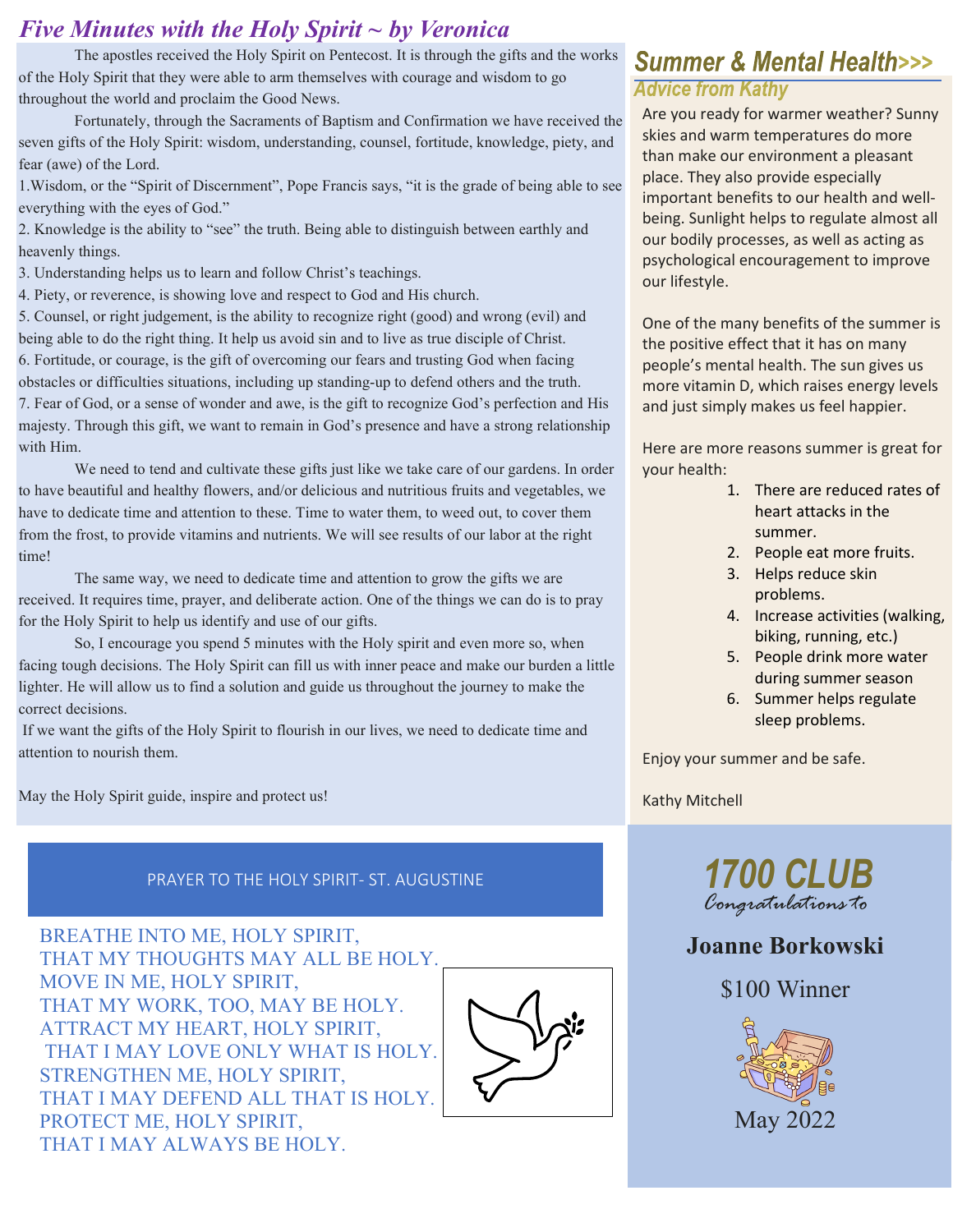

THE OBLATES OF ST. FRANCIS DE SALES **INVITE YOU TO MASS SUNDAY, JUNE 19 5:00 PM** 

**Celebrate with the Oblates Immediately following Mass!** 

**Celebrating the** 400th Anniversary of the death of St. Francis de Sales



**Celebrating the 450th Anniversary** of the birth of St. Jane de Chantal

**SAVE THE DATE! GESU CATHOLIC CHURCH** 2049 PARKSIDE | TOLEDO, OHIO

#### SENIOR CITIZENS AT SJDC

SJDC Senior Citizens will be closed on Tuesday, July 5, and September 6, 2022.

During the summertime, starting on Tuesday, June  $7<sup>th</sup>$ , 2022, bring your own lunch. Dessert and coffee will be served.

During the summer months, lunch will be served once a month. Dates will be posted on bulletin board.

# **June Servers' Schedule**

#### **June 5, 2022**

1st & 2nd Readings – Judy Vardon Response Leader – Dan Gibb Host – Darlene Graham Sacristan Duty – Beth Ann Aylesworth

**June 12, 2022**  $1<sup>st</sup>$  &  $2<sup>nd</sup>$  Readings – Sharon Smith Response Leader – Judy Vardon Host – Dan Gibb Sacristan Duty – Carol Kuplicki

**June 19, 2022** 1st & 2nd Readings – Paul Kuplicki Response Leader – Beth Ann Aylesworth Host – Bob Buchalski Sacristan Duty – James Allen

**June 26, 2022**

1st & 2nd Readings – Carol Kuplicki Response Leader – Dan Gibb Host – Sandra Goulart Sacristan Duty – Beth Ann Aylesworth